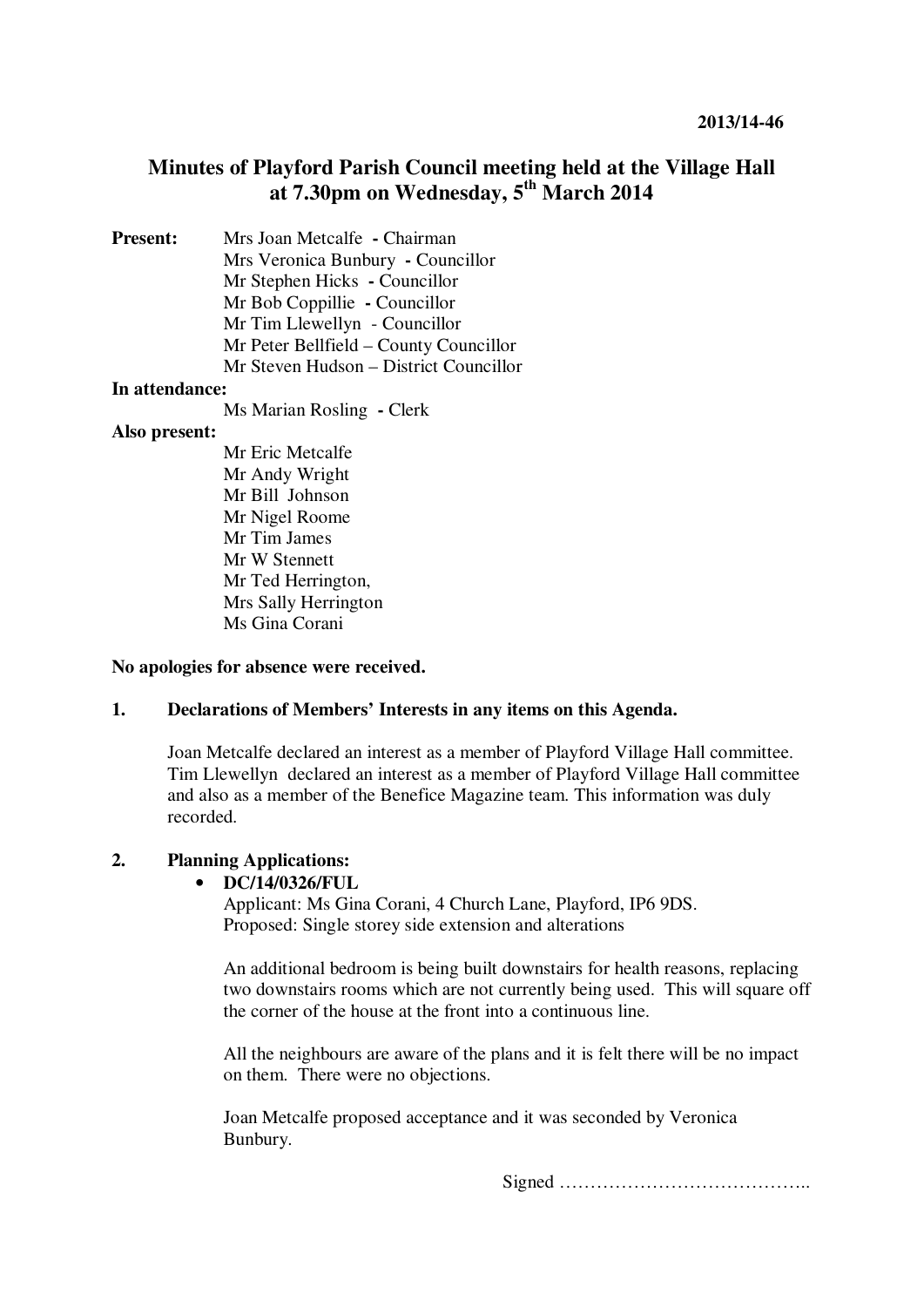### • **DC/14/0444/FUL**

Applicant: Nigel Roome, 2 The Courts, Playford, IP6 2DR. Proposed: Front, side and rear single storey extensions.

This is a 1960's built house. It is intended to build on an extra bedroom at the rear of the property, and a side extension will create a new bathroom. The extension at the front will have the same glass area as before but will keep the front line of the house straight.

The present form of heating is by electric ducted air – the property needs better insulation and a more efficient form of heating installed. The asbestos cement roof needs replacing and this will be done in grey to match the existing roof. The owner wants to keep the integrity of the building and will re-use the existing doors.

The neighbours at no. 1 The Courts, are happy with the plans but the owner has not had the opportunity to discuss them with the neighbours at no. 3 as he has only recently moved back to the UK from Belgium. However, they have been made aware of the situation.

No objections have been received, Joan Metcalfe proposed acceptance of the plans and this was seconded by Steve Hicks.

## • **DC/14/0449/FUL**

Applicant: Mr William Stennett, Lux Farm, Rushmere St Andrew, IP5 1DA. Proposed: Erection of agricultural field shelter for cattle.

This is a fairly big cattle shelter (36m by 19.5m by 7.5m high) which will create good all-round air flow which is required for the Belties cattle which will use it. The present mid-Victorian shelter is no longer suitable and needs replacing.

It will be visible from the road and possibly from the surrounding footpaths but will not impinge on any footpaths. It will probably not be visible at all from Hill Farm.

Joan Metcalfe proposed acceptance of these plans and Veronica Bunbury seconded it.

### **3. Council Business:**

o A Vice-Chairman needs to be appointed and Steve Hicks has expressed a willingness to fulfil this role. This was proposed by Joan Metcalfe and seconded by Veronica Bunbury.

Signed …………………………………..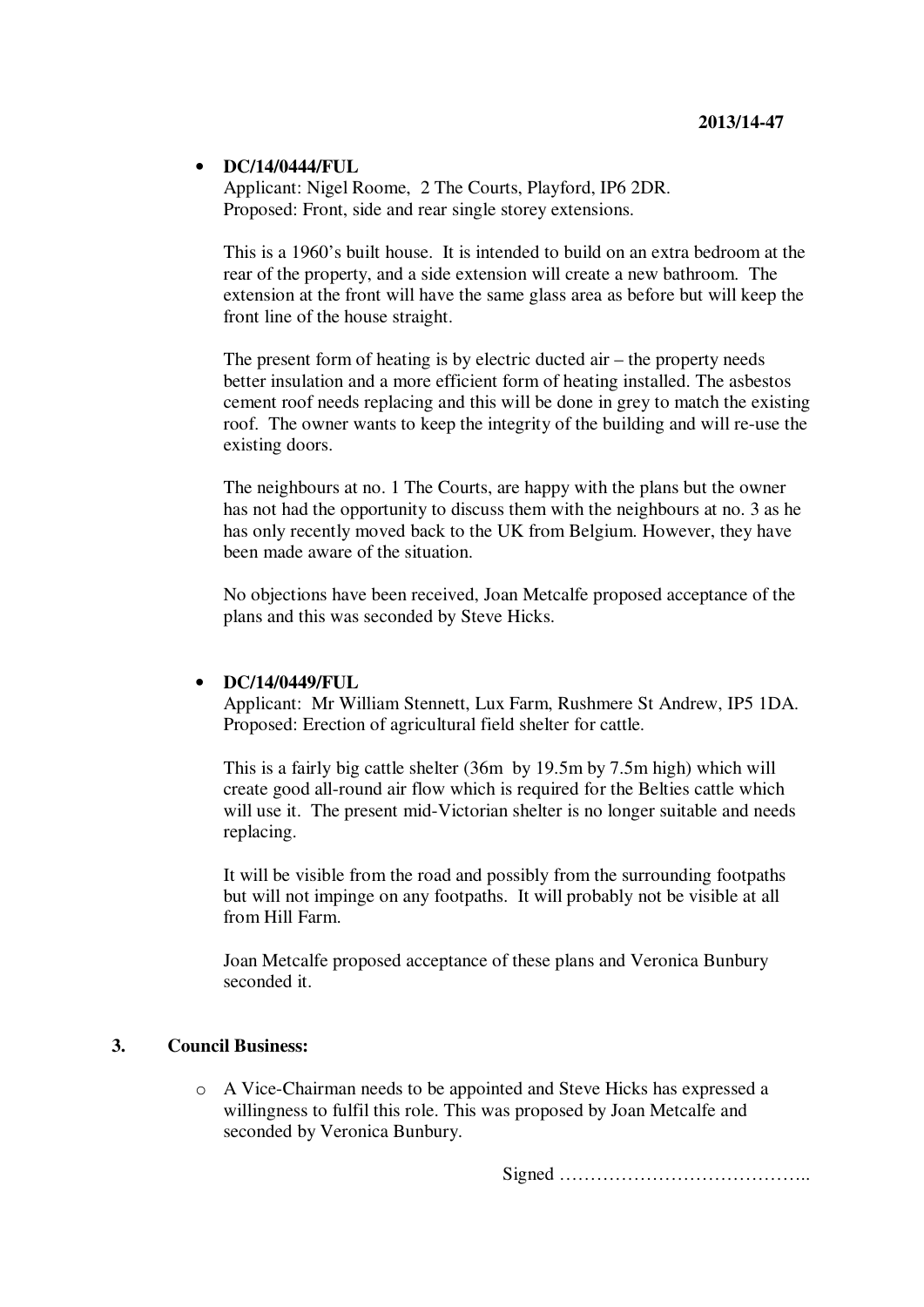o **To approve the Minutes from the meeting held on 8th January 2014, and the planning application meeting on 6th February 2014.** 

These were all approved – Joan Metcalfe proposed acceptance and this was seconded by Steve Hicks. The Chairman signed the Minutes as a true record.

o **Matters arising from the Minutes.** There were no matters arising.

#### o **Action Log Review:**

**AP-46 –** Website issues. It was decided to defer this until the next meeting.

**AP71** – Two sand bins smashed by SCC vehicle when the roadside verges were trimmed back in June last year. Despite further chasing, these have still not been replaced and Peter Bellfield has also not been able to progress this. The job has now been passed to David Chenery who (the Clerk has been assured) will contact us.

**AP75**- The question of recycling bins at the Village hall is still on-going – no further progress has been made.

**AP78** – The clearance of Footpath no. 20 has been further impeded by a fallen tree, which Veronica Bunbury has reported

**AP-81** Byway 19 is unusable to pedestrians, it is muddy and heavily rutted due to being used by 4x4 vehicles. Debbie Adams from Highways has succeeded in having Voluntary Restraint Notices placed at either end, requesting drivers not to use the roadway in this condition. Repairs to the surface will be addressed when conditions have dried out sufficiently.

**NB** - for more information please see copy of the Action Log appended.

#### **4. County Councillor Peter Bellfield's report.**

Peter Bellfield reported that Council Tax will remain at the same level for 2014/2015.

Education: 95% of Secondary School applicants got their first choice of school for September and 98.6% were allocated a place at one of their first three choices of school. Discussions with Council leaders have highlighted the need to get the right staff in the right places to achieve better Ofsted results. A new head of education was appointed last July and it is hoped that standards will now improve to Ofsted's specification.

Signed …………………………………..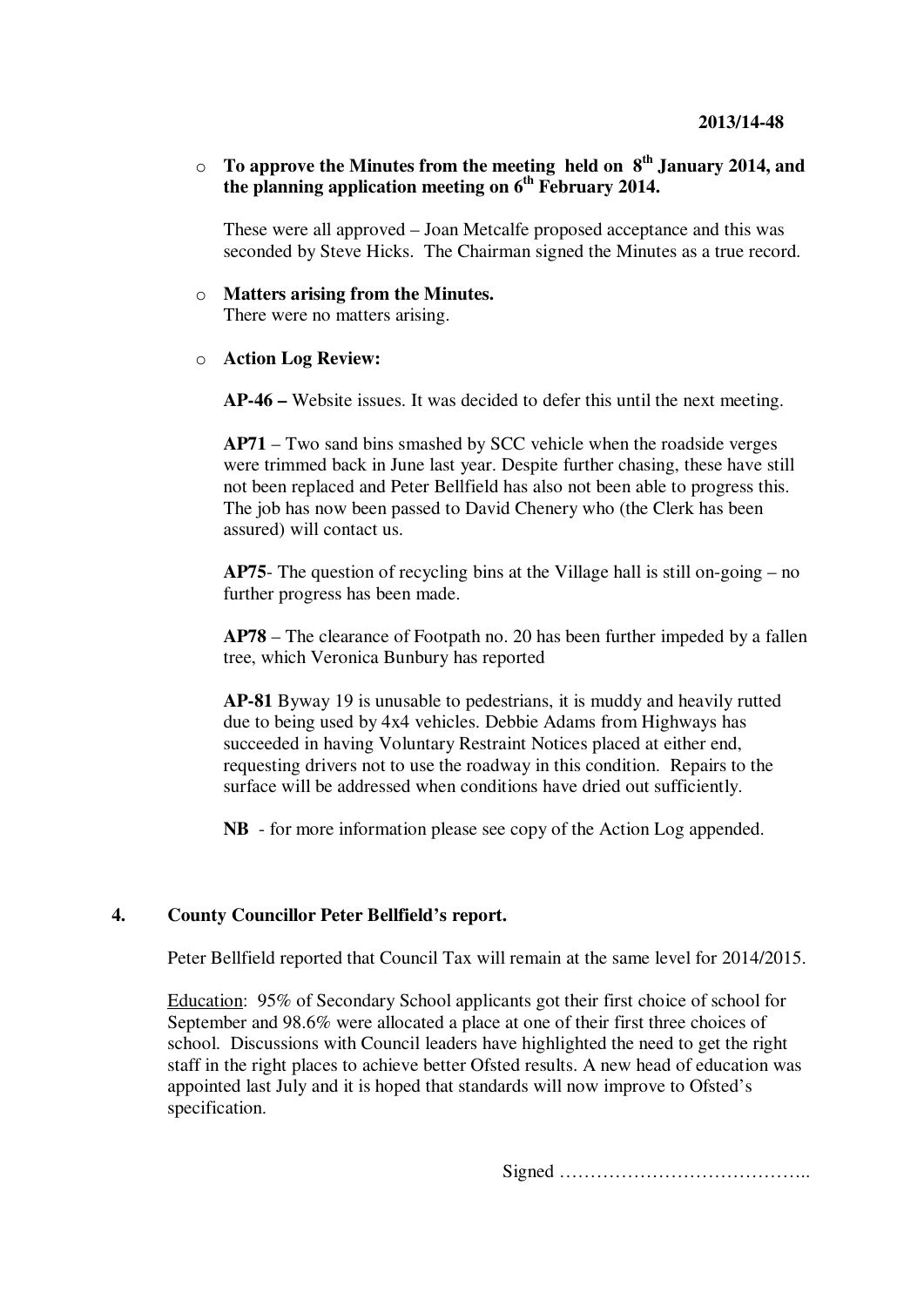Broadband: An extra £5million has been extracted from the Government to be spent on improving coverage in rural places which means that now 95% of the population will receive improved service instead of 85%.

Highways: Lots of complaints have been received recently about the state of the roads but the water table is high and repairs to potholes are not possible while the surface is still so wet. There is a possibility of work being commissioned as jobs are not getting completed.

Boundary Commission changes: Dr. Dan Poulter has suggested the creation of a new ward (to be called Fynn Valley ward) to encompass seven local rural communities including Playford, as an alternative to the present proposal to reassign Playford to Rushmere ward and The Bealings to Woodbridge ward. Feedback is being requested for individual councils' views. Peter Bellfield is in favour of the suggestion although the variance is out by just over 10%. Playford's natural affinity is not with Rushmere, Kesgrave or Ipswich – there is only a small chance of the Government agreeing to this new proposal but the more views which can be expressed, the better chance we may have of success. Individuals may also write in with their opinions – the closing date is  $28<sup>th</sup>$  April 2014. The proposed new Rushmere ward is significantly bigger than the surrounding ones.

### Questions from the floor:

Eric Metcalfe enquired when Playford might get better Broadband coverage. There is now an online map showing forecasts of the new coverage – apparently the Bealings will get improved coverage before Playford.

Gina Corani asked that as children are now required to stay on at school until they are 18, are there any plans to improve advice on careers or apprenticeships? There appears to be no concrete advice system. Peter Bellfield will take this matter up – he said the County Council are very keen to promote apprenticeships.

## **5. District Councillor Steven Hudson's report.**

Steven Hudson reiterated that Council Tax was remaining the same for the fourth year running and that this also met with approval from the opposition.

 As regards Boundary changes, the number of wards needs to be reduced from 55 to 42. Rushmere was formerly combined with Playford in the old County divisions but it now made more sense to keep rural villages separate from urban ones. Playford as a council must write to the Boundary Commission to reflect this. He stated that Tuddenham parish was in favour of the new ward boundary proposals made by Dr Dan Poulter.

Relocation of the present SCDC offices is still under debate – the present site at Melton is outdated and has become unsuitable. Cedar House, the premises of the Disability Centre, is now on the market.

There is a Locality Budget of £4K for the District Council, £2K of which must be spent before the end of March.

Signed …………………………..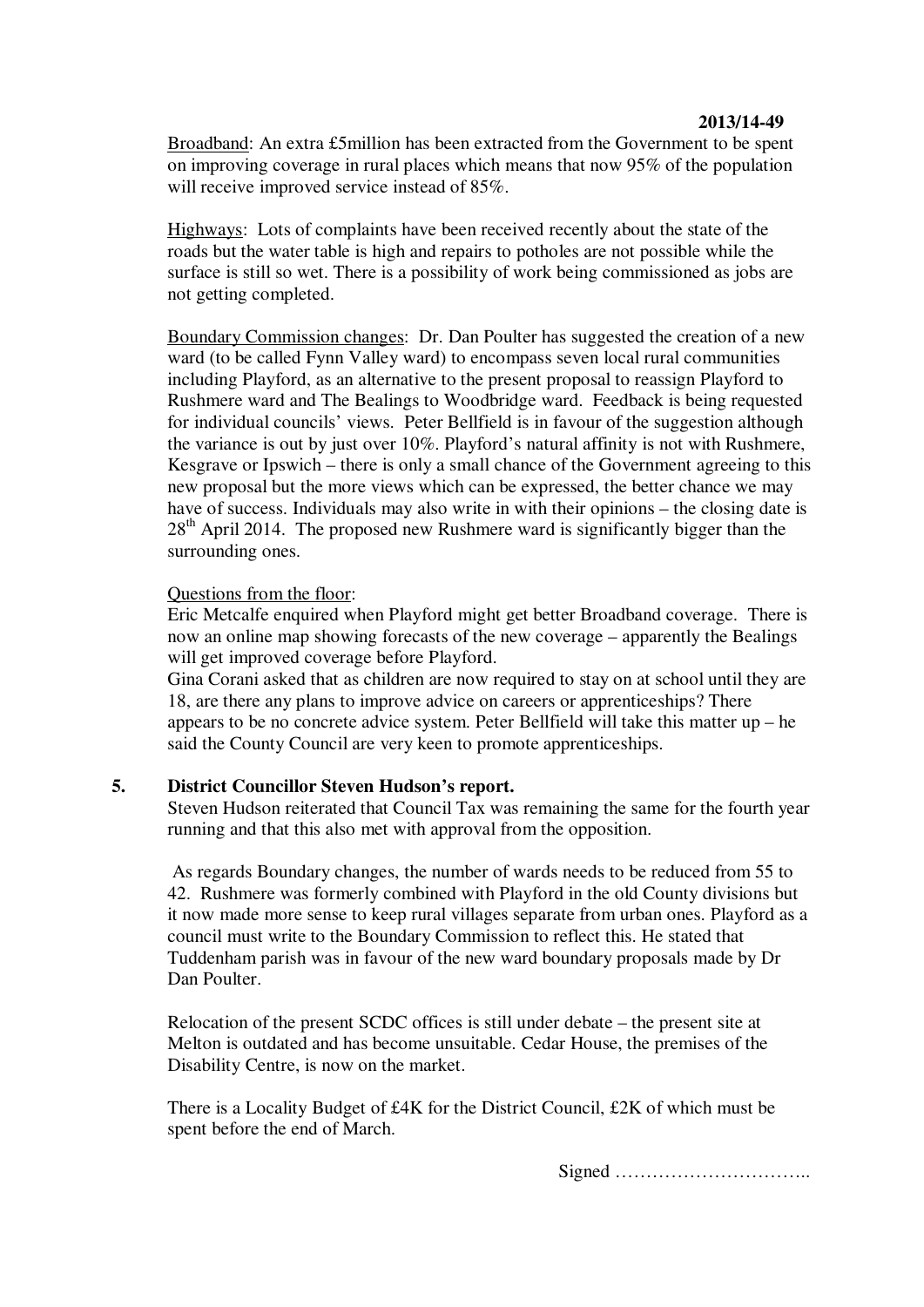### **6. Report by Police**

12PT report was received stating that there were no crimes reported in Playford during February.

#### **7. Finance**

## • **Reporting & authorisation of cheques:-**

| Cheques signed since the last meeting: |                                                                    |  |                              |
|----------------------------------------|--------------------------------------------------------------------|--|------------------------------|
|                                        | ChqNo 718 Playford Parish Hall                                     |  | $£70.00$ Rent/ end March     |
|                                        | ChqNo 719 Old Parsonage Gdn Services £135.00 Hedge/ditch clearance |  |                              |
| ChqNo 720 P E Holmes                   |                                                                    |  | £23.99 Domain name reg.      |
| ChqNo 721 HMRC                         |                                                                    |  | £96.00 Tax on Clerk's salary |
|                                        |                                                                    |  | Jan - March                  |
| ChqNo 722 M J Rosling                  |                                                                    |  | £26.19 Clerk's expenses      |

There is a Clerks' Networking Day on  $6<sup>th</sup>$  March when updates of practices will be reviewed/discussed. Joan Metcalfe proposed the Clerk should attend and this was seconded by Veronica Bunbury – the cost will be £15.00 +VAT.

### **8. East Anglian Offshore Windfarm**

No new issues have been raised in the last two months

## **9. Highways**

The Chairman has received several complaints about farm vehicles, especially those driven by contractors, which are damaging verges around the village, especially in Butts Road. They are causing holes in Brook Lane and have also broken a manhole cover. There seems to be no legal recourse to prevent this. Joan Metcalfe proposed writing to all the local landowners requesting they ask their contractors to take more care. She will draft letters and circulate them to the council for approval.

### **10. Local Government Boundary Commission – Electoral Review.**

Joan Metcalfe proposed a letter should be written to the Boundary Commission to give our views on the proposed changes. The Clerk will draft a letter saying that Playford agrees with Dr Dan Poulter's suggestion of a new ward. Individuals can also express their views by visiting the Boundary Commission website at: https://consultation.lgbce.org.uk..

Signed ………………………………...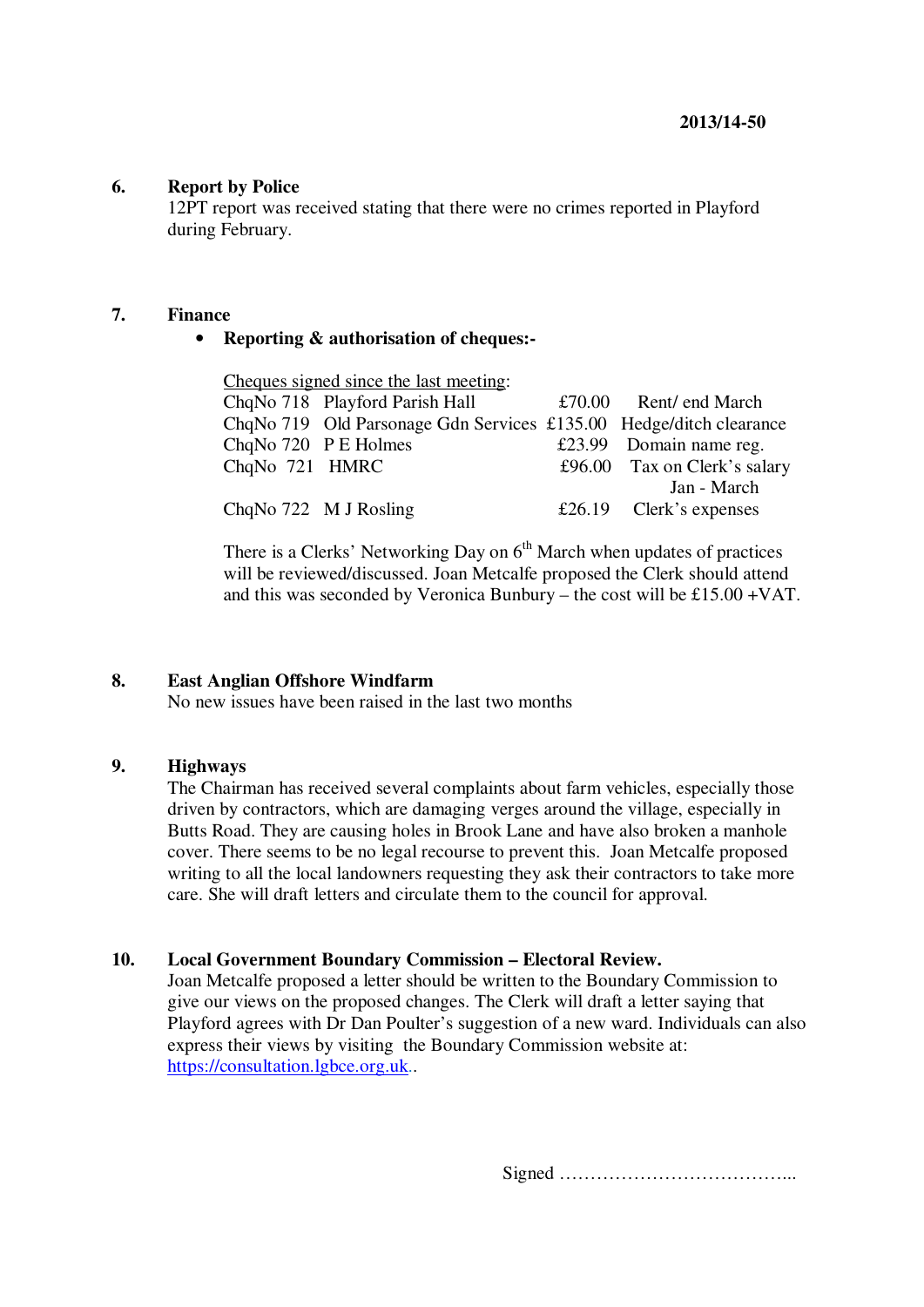#### **11. Grass cutting contract.**

Joan Metcalfe has been unable to find a quote for grass cutting which was cheaper than the present service offered by The Old Parsonage Garden Services. It was therefore resolved to ask them to continue for another year. The Clerk will contact them suggesting a stricter cutting schedule and that they cut the hedges earlier than last year.

#### **12. Pocock paintings**

Joan Metcalfe is proposing to hold an auction of the Pocock paintings in the village this would give everyone a fair chance of acquiring one. It has proved impossible to get a realistic valuation as no other paintings by the artist have been sold lately. Bonhams, auctioneers of Bury St Edmunds had been suggested as a possible means of raising money from the paintings but it was thought that a local auction would be more appropriate. Paul Bruce, as a friend of Ipswich Museum, has been given clearance to bid for one or possibly two paintings for them. Joan suggested  $29<sup>th</sup>$ March as a possible date for viewing the paintings and then holding the auction later in the year. All were in favour of an auction and agreed that the proceeds would go to council funds after reimbursing Joan Metcalfe for the initial purchase and for expenses of holding the auction. It was suggested that the paintings could be reproduced as post cards to be sold in the village to raise funds for the council but there may be problems with copyright as the owner(s) of the paintings would not necessarily be the copyright holders.

#### **13. Planning Issues:**

.

SCDC Planning dept. has confirmed that permission has been granted for the alterations at Sonnet House, ref: **DC/13/3669/FUL**, subject to certain conditions including work commencing within 3 years of the date of permission. It has been reported that an entrance across council land is being made at Sonnet House to gain access to their new drive. This point was made when plans were submitted for approval last December. A neighbour has lodged a complaint and has telephoned the planning department. A representative has also written to complain on behalf of the WI, as daffodil bulbs were planted by them on that piece of land. Joan Metcalfe will speak to the planners as soon as possible.

Joan Metcalfe and Tim Llewellyn represented Playford council at the SCDC planning meeting at Melton on  $10^{th}$  Feb 2014 to point out the disadvantages of passing the plans for the new house in the garden at Sevenoaks, ref **DC/13/3353/FUL**. Steven Hudson was also instrumental in persuading the council to refuse permission. SCDC Planning dept. has since written to confirm that Planning Permission has been refused as it would represent an overdevelopment of the site and would have an overbearing impact upon the residents of the adjoining properties. The proposal is contrary to SCDC Local Plan Core Strategy and Development Plan Document Policies DM121 & DM23.

Signed ……………………………